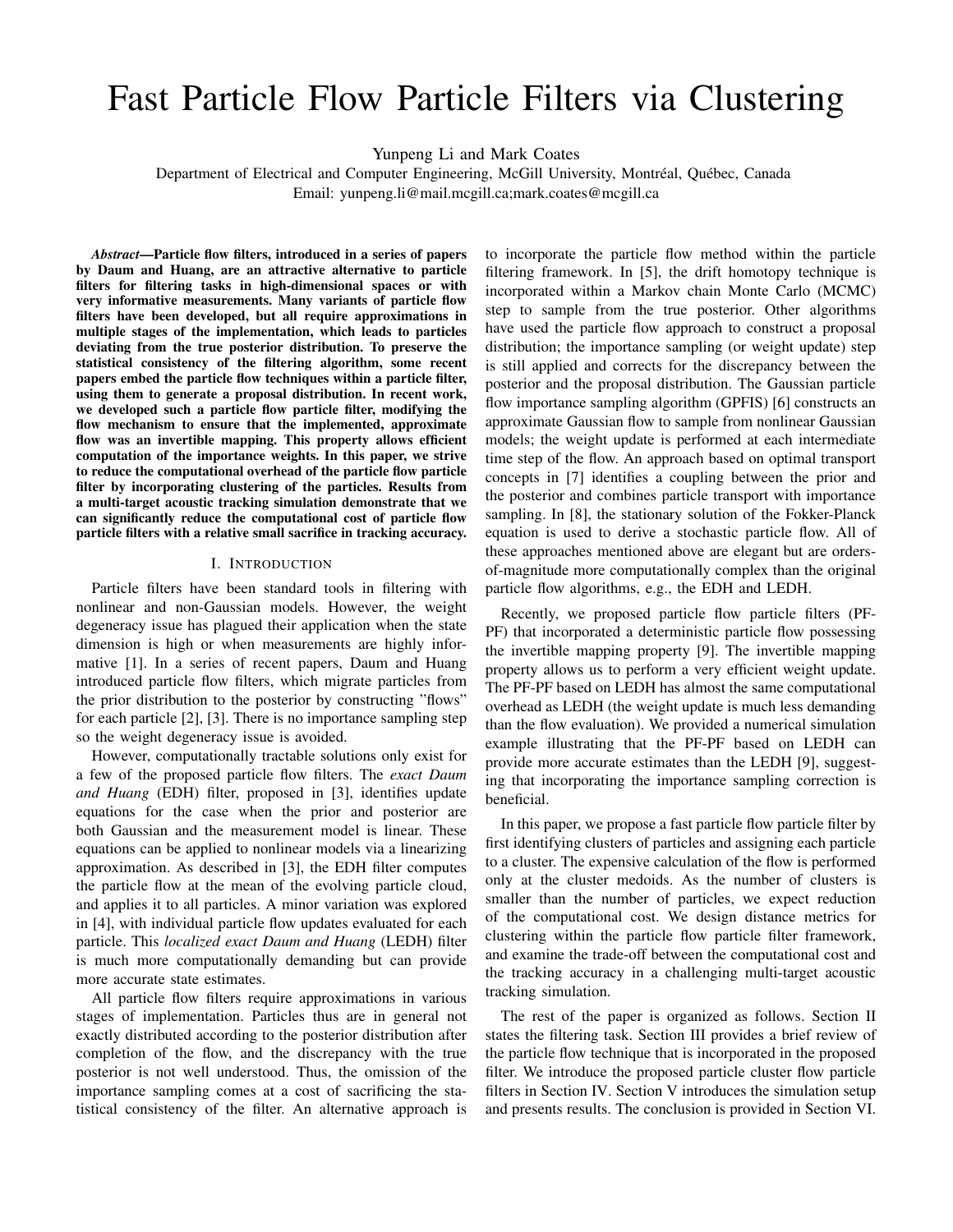# II. PROBLEM STATEMENT

We consider the nonlinear filtering task with the following models:

$$
x_n = g(x_{n-1}, v_n) \tag{1}
$$

$$
z_n = h(x_n, w_n). \tag{2}
$$

where  $g: \mathbb{R}^D \to \mathbb{R}^D$  is the dynamic model involving the unobserved state  $x_n \in \mathbb{R}^D$  and the process noise  $v_n \in \mathbb{R}^D$ . The nonlinear measurement model  $\overline{h}: \mathbb{R}^D \to \mathbb{R}^S$  describes the relation between the state  $x_n$  and the measurement  $z_n \in$  $\mathbb{R}^S$ .  $w_n \in \mathbb{R}^S$  is the measurement noise. Our goal is to track the marginal posterior distribution  $p(x_n|z_1, \ldots, z_n)$ .

#### III. BACKGROUND

The particle flow process can be modeled as a background stochastic process  $\eta_{\lambda}$  for pseudo-time  $\lambda \in [0,1]$ , between the time steps  $n - 1$  and n. The distribution of  $\eta_0$  is the prior of  $x_n$  and the distribution of  $\eta_1$  is the posterior of  $x_n$ . The flow of the *i*-th particle  $\eta_{\lambda}^{i}$  is considered as the *i*-th realization of this stochastic process.

When both the prior and the posterior are Gaussian and the measurement function is linear, the EDH filter of [3] gives an exact expression of the drift term in a deterministic flow:

$$
\frac{d\eta}{d\lambda} = \zeta(\eta, \lambda) = A(\lambda)\eta + b(\lambda)
$$
 (3)

where

$$
A(\lambda) = -\frac{1}{2}PH^T(\lambda HPH^T + R)^{-1}H,\tag{4}
$$

$$
b(\lambda) = (I + 2\lambda A)[(I + \lambda A)PHT R-1 zk + A\bar{\eta}_0].
$$
 (5)

P is the covariance matrix of the prediction error for the prior distribution, and  $H$  is the measurement matrix. For nonlinear models, H is an approximation of  $h(\cdot, \cdot)$  derived through the linearization of the measurement model, i.e.  $H =$  $\frac{\partial h(\eta,0)}{\partial \eta}.$ R is the covariance matrix of the measurement error, and  $\bar{\eta}_0$ is the mean of the prior distribution. The flow is performed by iterating through  $N_{\lambda}$  discrete time steps with step sizes  $\Delta\lambda(1), \ldots, \Delta\lambda(N_\lambda).$ 

The LEDH filter calculates  $A^i(\lambda)$  and  $b^i(\lambda)$  of the drift term  $\zeta(\eta^i_\lambda, \lambda) = A^i(\lambda)\eta^i_\lambda + b^i(\lambda)$  for each individual particle  $\eta^i_\lambda$ , where

$$
A^{i}(\lambda) = -\frac{1}{2}PH^{i}(\lambda)^{T}(\lambda H^{i}(\lambda)PH^{i}(\lambda)^{T} + R)^{-1}H^{i}(\lambda),
$$
\n(6)\n
$$
b^{i}(\lambda) = (I + 2\lambda A^{i}(\lambda))[(I + \lambda A^{i}(\lambda))PH^{i}(\lambda)^{T}R^{-1}(z - e^{i}(\lambda))]
$$

$$
+ A^{i}(\lambda)\bar{\eta}_{0}]. \tag{7}
$$

Here  $e^i(\lambda) = h(\eta^i_\lambda, 0) - H^i(\lambda) \eta^i_\lambda$  where  $H^i(\lambda) =$  $\frac{\partial h(\eta,0)}{\partial \eta}$  $\overline{\partial\eta}$   $\Big|_{\eta=\eta_{\lambda}^{i}}$ .

The particle flow particle filter (PF-PF) [9] generates proposal particles by applying the flow to particles  $\{\eta_0^i\}_{i=1}^{N_p}$ distributed according to the prior. The applied flow is slightly modified from the equations described above in order to ensure that it is an invertible mapping (see Section IV and [9] for details). Application of the flow leads to the construction of a set of weighted particles  $\{\eta_1^i, w_{n-1}^i\}_{i=1}^{N_p}$ . The importance weight of  $\eta_1^i$  is then updated to ensure that the filter is statistically consistent.  $A^{i}(\lambda)$  and  $b^{i}(\lambda)$  in the PF-PF (LEDH) need to be independent of the sampling process in the prior propagation phase of the  $i$ -th particle for the flow to possess the invertible mapping property. This algorithmic design requirement is reflected in the proposed algorithm described in Section IV.

# IV. PARTICLE FLOW PARTICLE FILTERING BASED ON CLUSTERING

Since the PF-PF algorithm based on LEDH involves computation of the flow for each particle at each intermediate pseudotime step, the computational cost can be high if we employ a reasonably large number of particles. We propose to first cluster the particles and perform flow calculation only at the cluster medoids.

We use  $\gamma^{(k)}$  to denote the set containing the particle indexes that belongs to the k-th cluster and  $\bar{\eta}^{(k)}$  as the medoid of the  $k$ -th cluster. Here we choose the partitioning around medoids (PAM) clustering method proposed in [10]. PAM is one of the most widely used realizations of  $K$ -medoids clustering. It iteratively chooses members from the clusters as the medoids and partitions the whole dataset into clusters around those medoids. The goal is to minimize the sum of distances between data points and the medoid in the cluster to which they belong. Compared to K-means clustering, K-medoids clustering can be used in conjunction with arbitrary distance metrics, and it is more robust to outlier data, which can arise when a few particles are located in the tails of the evolving distribution.

For each intermediate pseudo-time step, we only need to compute the flow at the K cluster medoids  $\{\bar{\eta}^{(k)}\}_{k=1}^K$ . This flow is applied to all particles belonging to the cluster. Since we are applying approximate flows, we expect that the clustering procedure will lead to a reduction in accuracy and we are interested in the tradeoff between computation and accuracy. Pseudocode for the proposed algorithms is presented in Algorithm 1. The computational complexity of the clustered PF-PF based on the LEDH is  $O(N_{\lambda}K + N_p)$ , without considering the computational complexity of the chosen clustering algorithm. Different clustering algorithms or distance metrics can be used in Line 11 of Algorithm 1, as discussed in the subsections below.

# (λ)) *A. Euclidean distances between the states*

An intuitive approach is to perform clustering based on Euclidean distances between  $\{\bar{\eta}^i\}_{i=1}^{N_p}$ , where  $\bar{\eta}^i = g(x_{n-1}^i, 0)$ is the *i*-th particle propagated from  $x_{n-1}^i$  using the dynamic model without noise.

The clustering is performed using  $\{\bar{\eta}^i\}_{i=1}^{N_p}$  instead of  ${n_0 \brace i=1}^{N_p}$  (particles generated with the dynamic noise). This is because we need  $A^{i}(\lambda)$  and  $b^{i}(\lambda)$  to be independent of the process noise. This allows us to ensure that the  $i$ -th proposed particle is derived by sampling from the prior  $(\eta_0^i)$  and then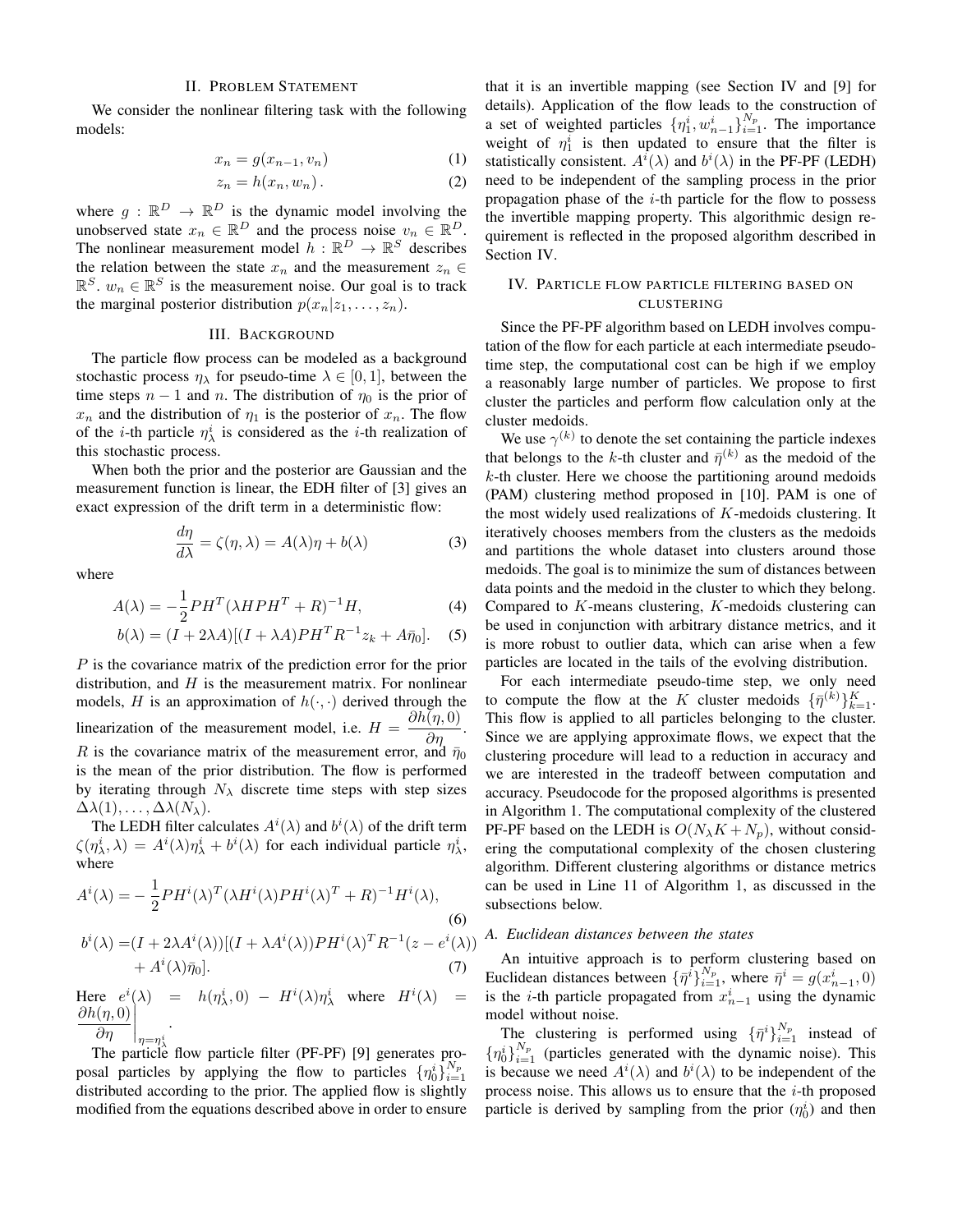# Algorithm 1: Clustered PF-PF based on LEDH.

1: Initialization: Draw  $\{x_0^i\}_{i=1}^{N_p}$  from the prior  $p_0(x)$ ; 2: Set  $\{w_0^i\}_{i=1}^{N_p} = \frac{1}{N_p};$ 3: for  $n = 1$  to T do 4: Estimate P using the sample mean and the sample covariance matrix, EKF, or UKF; 5: for  $i = 1, \ldots, N_p$  do 6: Calculate  $\bar{\eta}^i = g(x_{n-1}^i, 0);$ 7: Propagate particles  $\eta_0^i = g(x_{n-1}^i, v_n)$ ; 8: Set  $\eta_1^i = \eta_0^i$ ; 9: end for 10: Set  $\lambda = 0$ ; 11: Clustering: generate  $\{\gamma^{(k)}, \bar{\eta}^{(k)}\}_{k=1}^K$  using Algorithm 2; 12: for  $m = 1, \ldots, N_{\lambda}$  do 13: Set  $\lambda = \lambda + \Delta \lambda(m);$ 14: **for**  $k = 1, ..., K$  **do** 15: Calculate  $A^{(k)}(\lambda)$  and  $b^{(k)}(\lambda)$  from (6) and (7) with the linearization being performed at  $\bar{\eta}^{(k)}$ ; 16: Migrate  $\bar{\eta}^{(k)}$ :  $\bar{\eta}^{(k)} = \bar{\eta}^{(k)} + \Delta \lambda(j) (A^{(k)}(\lambda)\bar{\eta}^{(k)} + b^{(k)}(\lambda));$ 17: **for**  $i \in \gamma^{(k)}$  do 18: Migrate particles:  $\eta_1^i = \eta_1^i + \Delta \lambda(j) (A^{(k)}(\lambda)\eta_1^i + b^{(k)}(\lambda));$ 19: end for 20: end for 21: end for 22: **for**  $i = 1, ..., N_p$  **do** 23: Set  $x_n^i = \eta_1^i$ ; 24:  $w_n^i = \frac{p(x_n^i | x_{n-1}^i)p(z_n | x_n^i)}{p(x_n^i | x_n^i)}$  $\frac{1}{p}(\eta_0^i|x_{n-1}^i)$   $w_{n-1}^i$ ; 25: end for 26: **for**  $i = 1, \ldots, N_p$  do 27: Normalize  $w_n^i = w_n^i / \sum_{s=1}^{N_p} w_n^s$ ; 28: end for 29: Estimate  $\hat{x}_n$  from  $\{x_n^i, w_n^i\};$ 30: (Optional) Resample  $\{x_n^i, w_n^i\}_{i=1}^{N_p}$  and regularize to obtain  $\{x_n^i, \frac{1}{N_p}\}_{i=1}^{N_p}$ ; 31: end for

applying a deterministic, invertible mapping to generate  $\eta_1^i$ . This also requires a relatively mild constraint on  $H^{i}(\lambda)$ (see [9] for details). The invertible mapping enables efficient computation of the importance weights.

If some state components do not contribute to the flow parameters, we can ignore those state components when clustering. For example, in the simulation presented in the Section V, the observations are a function of the position elements; as a result the flow applied to a particle is independent of the velocity components of the states. If the state vector consists of states with different units, a normalization procedure is first performed so that the ranges of values in each dimension are the same.

### *B. Pearson correlation coefficient between initial flows*

It is possible that although two particles are relatively close to each other initially, their flows are quite different due to a peaky likelihood function. Thus, we also consider performing clustering based on the Pearson correlation coefficients between the initially calculated flows  $\zeta^i = \zeta(\eta_0^i, 0)$  =  $A^{i}(0)\eta_{0}^{i} + b^{i}(0)$ . Flow vectors for all particles are computed only once, at the beginning of the particle flow, with the sole purpose of clustering the particles. We denote the Pearson correlation coefficient between  $\zeta^i$  and  $\zeta^j$  by  $p_{ij}$ , and use  $(1-p_{ij}) \in [0,2]$  as the distance, because a larger value of  $p_{i,j}$ indicates that the initial values  $\zeta^i$  and  $\zeta^j$  are more positively correlated, and this should correspond to a smaller distance.

The algorithm for this distance is a special case of Algorithm 2, with  $\alpha$  set to 0 in Equation (8).

# *C. Mixed distance metric*

Denote the Euclidean distance between  $\bar{\eta}^i$  and  $\bar{\eta}^j$  by  $d_{ij}$ . We normalize the  $d_{ij}$  values so that the maximum Euclidean distance between any two particles is 2, and the minimum value is 0. The resultant  $d_{ij}$  values have the same range as the  $1 - p_{ij}$  values.

The weighted distance metric  $\phi_{ij}$  is given by

$$
\phi_{ij} = \alpha \tilde{d}_{ij} + (1 - \alpha)(1 - p_{ij}), \qquad (8)
$$

where  $\alpha \in [0, 1]$  is a scalar weight. The clustering algorithm with this mixed distance is presented in Algorithm 2. Its computational complexity is  $O(KN_p^2)$ . Although the complexity is quadratic with respect to  $N_p$ , the distance metric is only needed to be calculated once between Line 15 and Line 21 of Algorithm 2, and the  $K$ -medoids algorithm can be performed very efficiently. So the computational cost added from the clustering algorithm is relatively small. This clustering algorithm is used in line 11 of Algorithm 1.

Algorithm 2: Clustering based on the mixed distance metric. (Replaces line 11 of Algorithm 1).

- 11: for  $i=1,\ldots,N_p$  do
- 12: Calculate  $A^i(\lambda)$  and  $b^i(\lambda)$  from (6) and (7) with the linearization being performed at  $\bar{\eta}^i$ ;
- 13: Calculate the slope  $\zeta^i = (A^i(\lambda)\bar{\eta}^i + b^i(\lambda));$
- 14: end for
- 15: **for**  $i = 1, ..., N_p$  **do**
- 16: **for**  $j = 1, \ldots, N_p$  **do**
- 17: if  $j \neq i$  then
- 18: Calculate  $d_{ij}$  from  $\bar{\eta}_i$  and  $\bar{\eta}_j$ ;  $p_{ij}$  from  $\zeta^i$  and  $\zeta^j$ ;
- $19:$  end if
- 20: end for
- 21: end for
- 22: Normalize  $\{d_{ij}\}_{i\in 1:N_p, j\in 1:N_p}$  to obtain  $\{\tilde{d}_{ij}\}_{i\in 1:N_p, j\in 1:N_p}$ ; calculate  $\{\phi_{ij}\}_{i\in 1:N_p, j\in 1:N_p}$  using Equation (8);
- 23: K-medoids clustering based on  $\{\phi_{ij}\}_{i\in 1:N_p,j\in 1:N_p}$ : generate  $\{\gamma^{(k)}, \bar{\eta}^{(k)}\}_{k=1}^{K}$ ;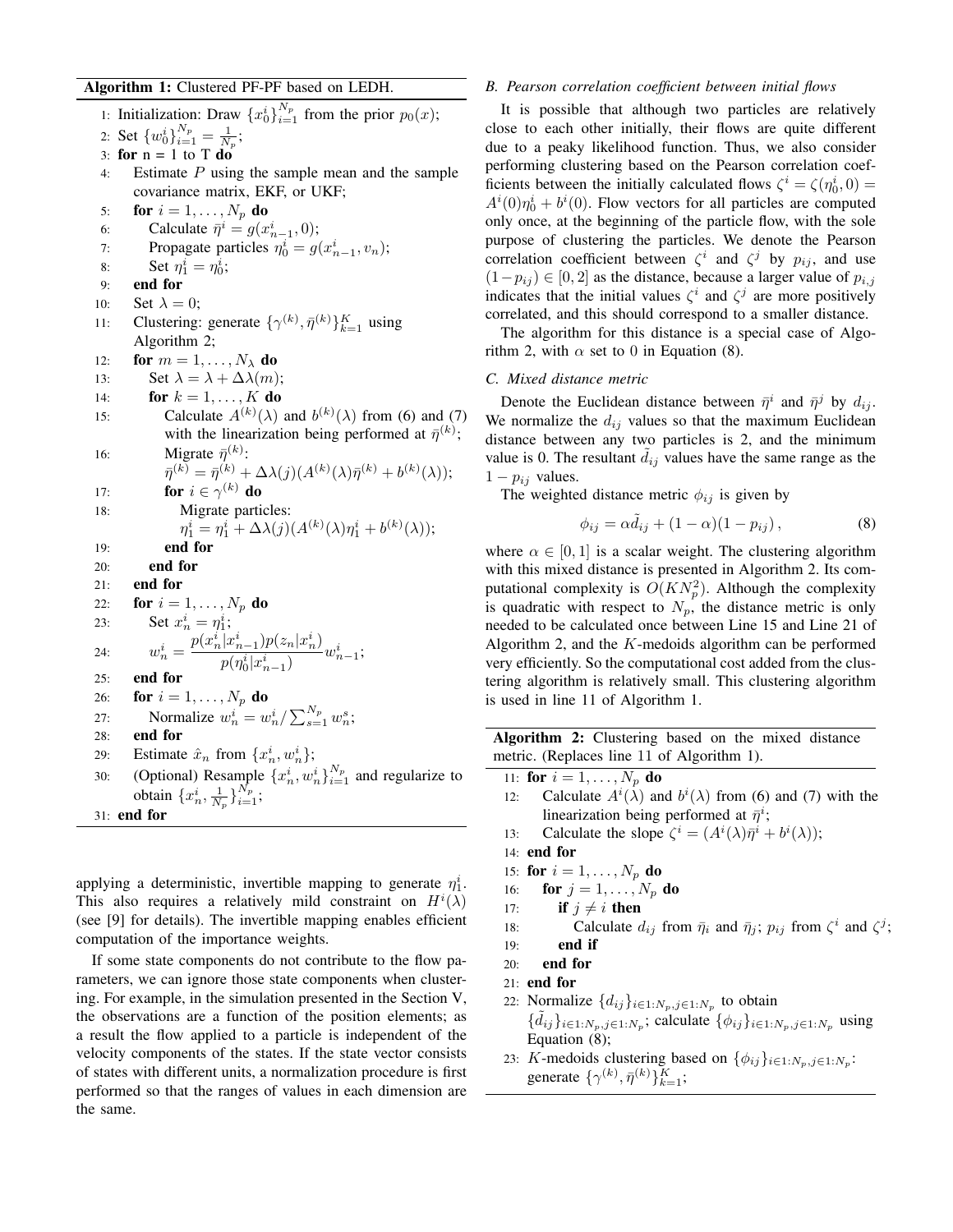# V. SIMULATIONS AND RESULTS

### *A. Simulation setup*

We adapt a multi-target acoustic tracking simulation setup proposed in [11] to create a scenario with a relatively large state space and highly informative measurements. The size of the monitored area is 40 m  $\times$  40 m, with  $S = 25$  acoustic amplitude sensors being deployed evenly at the intersections of the grid dividing the region, as shown in Figure 1.

 $C = 4$  targets move independently according to a constant velocity model  $x_k^{(c)} = F x_{k-1}^{(c)} + v_k^{(c)}$  $\binom{c}{k}$ , where  $x_k^{(c)} =$  $[x_k^c, y_k^c, \dot{x}_k^c, \dot{y}_k^c]$  containing the x-y position and x-y velocity components of the c-th target.  $F =$  $\sqrt{ }$  $\Big\}$ 1 0 1 0 0 1 0 1 0 0 1 0 1  $\Big\}$ is the

0 0 0 1 transition matrix.  $v_k^{(c)} \sim N(0, \sigma_v^2 V)$  is the process noise. To simulate different trajectories, we add noise terms sampled<br> $\begin{bmatrix} 1/3 & 0 & 0.5 & 0 \end{bmatrix}$ 



Fig. 1. The experiment setup illustrating sensor positions and target trajectories in one simulation trial.

Sensor s receives attenuated amplitudes sent out from each target. The noise-free measurement function is additive:

$$
\bar{z}^{s}(x_{k}) = \sum_{c=1}^{C} \frac{\Psi}{||(x_{k}^{c}, y_{k}^{c})^{T} - R^{s}||^{\epsilon} + d_{0}}.
$$
 (9)

We set  $\Psi = 10, \epsilon = 1, d_0 = 0.1$ . For sensor s, the noisy measurement  $z_k^s$  is tainted with an additive Gaussian noise:

$$
z_k^s = \bar{z}^s(x_k) + w_k^s
$$

where  $x_k = (x_k^{(1)})$  $\binom{(1)}{k}; \ldots; x_k^{(C)}$  $\binom{C}{k}$  is a 16-component state vector,  $w_k^s \sim N(0, \sigma_w^2)$ .  $\sigma_w^2$  is set to 0.01, thus highly informative measurements are generated.

The initial states of the four targets are  $[12, 6, 0.001, 0.001]^T$ ,  $[32, 32, -0.001, -0.005]^T$ ,  $[20, 13,$  $[-0.1, 0.01]^T$  and  $[15, 35, 0.002, 0.002]^T$ , respectively. 100 set of trajectories are simulated. Each of them generate one measurement. All filtering algorithms are executed 5 times on the same measurement, with different initialized states. The reported results thus reflect the outcome of 500 trials, varying either the target trajectories or the filter initializations. Matlab is used to implement the simulation.

### *B. Compared filtering algorithms and parameter values*

We compare the performance of the proposed algorithm with the EDH filter [3], the LEDH filter [4], the Gaussian particle flow importance sampling particle filter [6], bootstrap particle filters (BPF), and the extended Kalman filter (EKF).

We perform particle flow calculations at exponentially spaced discrete steps as recommended in [12]. The constant ratio between step sizes is set to 1.2, i.e.  $q = \frac{\Delta \lambda(j)}{\Delta \lambda(j-1)} = 1.2$ , for  $j = 2, 3, ..., N_{\lambda}$ .  $N_{\lambda} = 29$  steps are used.  $\bar{\eta}_0^{\circ}$  and P are estimated using an EKF executed in parallel to the particle flow.

In each simulation, particles are sampled for all algorithms from the same initial distribution. The mean of the initial distribution is sampled from a large variance Gaussian centered around the true initial state. If the initial mean is located outside the surveillance sensor grid, it is rejected and resampled. The variance for the position elements is set to 100, and the variance for the velocity elements is set to 1. We set

$$
\sigma_v^2 = 0.05 \text{ and } V = \begin{bmatrix} 3 & 0 & 0.1 & 0 \\ 0 & 3 & 0 & 0.1 \\ 0.1 & 0 & 0.03 & 0 \\ 0 & 0.1 & 0 & 0.03 \end{bmatrix}, \text{ to specify the}
$$

process noise. Resampling and regularization are performed when the effective sample size (ESS) is less than  $\frac{N_p}{2}$ . All algorithms use 500 particles except the two bootstrap particle filters which use, respectively,  $10^5$  and  $10^6$  particles.

#### *C. Tracking performance*

Since the number of targets in our simulation is fixed, we use the optimal mass transfer (OMAT) metric [13] to compare and evaluate the algorithms. The p-th order OMAT metric  $d_p(X, \hat{X})$  is defined as

$$
d_p(X, \hat{X}) = \left(\frac{1}{C} \min_{\pi \in \Pi} \sum_{c=1}^{C} d(x_c, \hat{x}_{\pi(c)})^p\right)^{1/p} \tag{10}
$$

where  $X = \{x_1, x_2, \dots, x_C\}$  and  $\hat{X} = \{\hat{x}_1, \hat{x}_2, \dots, \hat{x}_C\}$ are arbitrary sets. Π is the set of possible permutations of  $\{1, 2, \ldots, C\}$ . The scalar p is a fixed parameter and  $d(x, \hat{x})$  is the Euclidean distance between x and  $\hat{X}$ . We set p to 1, so the OMAT metric minimizes the Euclidean distance between the true target positions and the permutation of estimated target positions.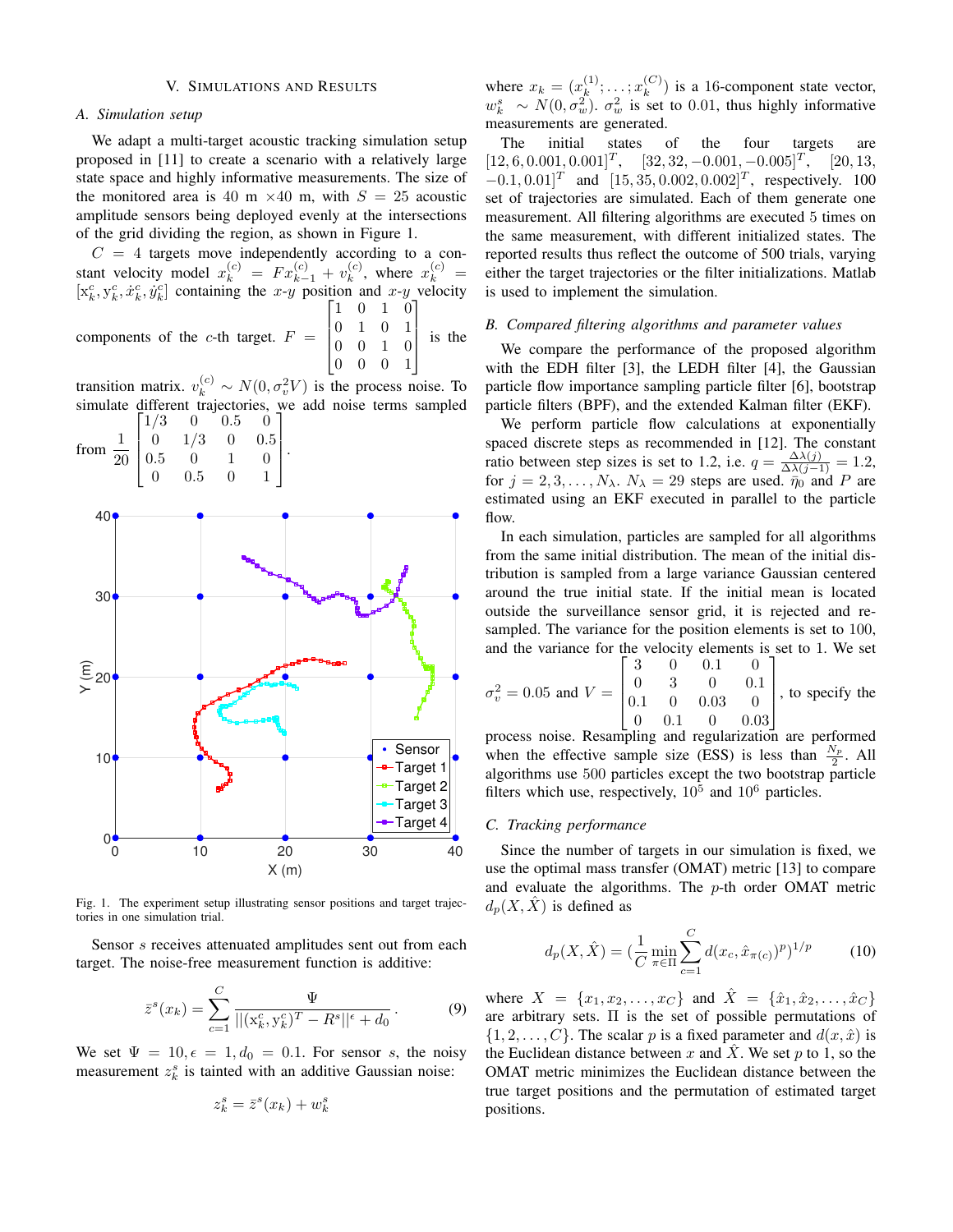We first demonstrate through Figure 2 that the PF-PF (LEDH) has the best tracking accuracy compared with other tested filtering algorithms. The PF-PF (LEDH) with 500 particles outperforms the BPF with 1 million particles in terms of tracking accuracy.



Fig. 2. Average errors at each time step from different filtering algorithms.

We now examine the impact of clustering. We conducted tests using different values of  $\alpha$  in the mixed clustering distance and observed almost the same performance for  $\alpha \in$  $\{0, 0.25, 0.5, 0.75, 1\}$ . Thus, we fix the value of the weight  $\alpha$ to 0.25 for the rest of the paper. This means that we place more importance on the correlation between the initial flow vectors in evaluating the clustering distance. One example of the estimated tracks is shown in Figure 3. The estimated trajectories closely follow the true trajectories for most of the tracking period.

To investigate the impact of the number of clusters used in K-medoids clustering, we choose  $K \in \{30, 100, 200, 300\}.$ The average OMAT errors at each time step are shown in Figure 4. We observe that PF-PF (LEDH) with  $K \in$ {100, 200, 300} clusters have slightly higher average errors than PF-PF (LEDH), but the values are comparable. The performance deteriorates slightly as the number of clusters is reduced. Even with 100 clusters, the tracking performance is better than the LEDH or GPFIS filters. The error becomes significantly larger when the number of clusters is reduced to 30.



Fig. 3. One example of estimated trajectories using PF-PF (LEDH) with 100 clusters and  $\alpha = 0.25$ . The crosses indicate the starting positions of the four targets and the solid lines show their true trajectories. Dotted lines show the estimated trajectories, which are close to the true trajectories hence there is considerable overlap between the dotted and solid lines.



Fig. 4. Average errors at each time step from PF-PF (LEDH) and its clustering variants with different number of clusters.

The main motivation for using clustering is to reduce the computational cost of the PF-PF (LEDH) algorithm. To examine the trade-off between the tracking performance and the execution time, boxplots of average OMAT errors from PF-PF (LEDH) and its clustering-based variants are plotted against their execution time per step (Figure 5). From the bottom figure we can see that with 100 clusters or more, PF-PF (LEDH) via clustering has a similar median, as well as the first and third quartiles, compared with PF-PF (LEDH). However, with 100 clusters, the average execution time per